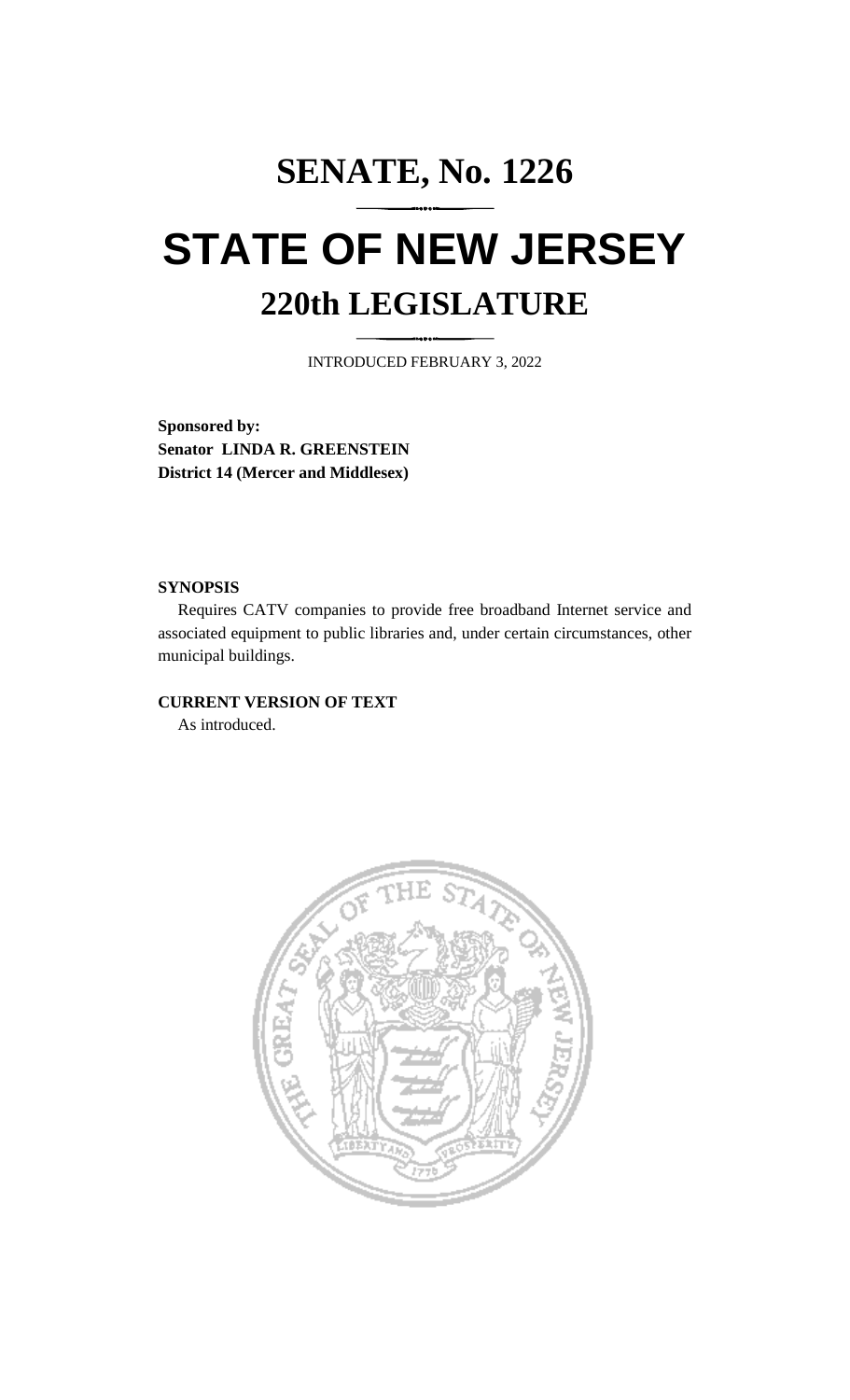## **S1226** GREENSTEIN

 **AN ACT** concerning Internet access in public libraries and amending P.L.1972, c.186. **BE IT ENACTED** *by the Senate and General Assembly of the State of New Jersey:* 1. Section 28 of P.L.1972, c.186 (C.48:5A-28) is amended to read as follows: 28. Each application for a municipal consent or system-wide franchise shall contain: a. A description of the initial area to be served **[**.**]**; b. A description of the proposed service in terms of the number of channels of cable television reception service **[**.**]**; c. Sufficient evidence that the applicant has the financial and technical capacity **[**and**]**, the legal **[**,**]** character, and other qualifications to construct, maintain, and operate the necessary installations, lines, and equipment **[**and**]** to provide the service proposed in a safe, adequate, and proper manner **[**.**]**; d. Evidence of sufficient bond, or commitment therefor, with sureties to be approved by the office, in the penal sum of not less than \$25,000 for the faithful performance of all undertakings by the applicant as represented in the application **[**;**]**, the sufficiency of which shall be subject to review by the director and approval by the board **[**.**]**; e. An undertaking to hold the board and all municipalities served harmless from any liability arising out of the applicant's operation and construction of its CATV system **[**.**]**; f. Evidence of sufficient insurance insuring the board, all municipalities served, and the applicant with respect to all liability for any death, personal injury, property damage, or other liability arising out of the applicant's construction and operation of its CATV system **[**;**]**, the sufficiency of which shall be subject to review by the director and approval by the board. **[**Such**]** The insurance shall be no less than: (1) \$150,000 for bodily injury or death to any one person, within the limit, however, of \$500,000 for bodily injury or death resulting from any one accident **[**,**]**; (2) \$100,000 for property damage resulting from any one accident **[**,**]**; and (3) \$50,000 for all other types of liability **[**;**]**, the sufficiency of which shall be subject to review by the director and approval by the board **[**.**]**; g. A schedule of proposed rates for cable television reception service, which **[**rates**]** shall not be altered during the term for which the municipal consent is issued, except by application to the board for amendment of the terms and conditions of **[**said**]** the consent

**EXPLANATION – Matter enclosed in bold-faced brackets [thus] in the above bill is not enacted and is intended to be omitted in the law.**

**Matter underlined thus is new matter.**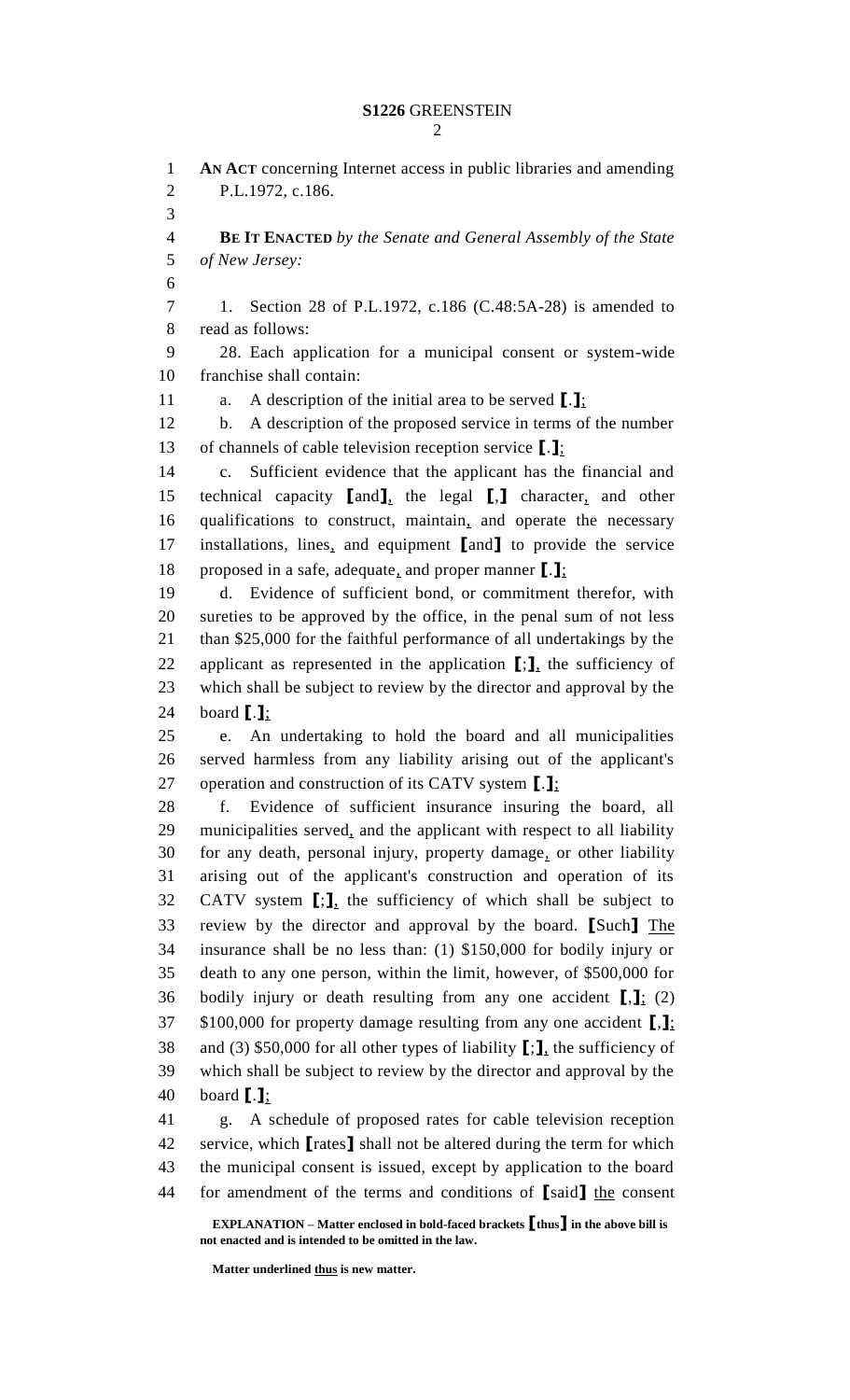after public hearing, subject to the rules of the office, review by the director, and approval by the board, or amendment pursuant to the provisions of subsection b. of section 11 of P.L.1972, c.186 (C.48:5A-11) **[**.**]**;

 h. (1) With regard only to applications for a system-wide franchise, a commitment **[**as**]** to those municipalities that are served by a CATV company at the time of the application, to match or surpass any line extension policy operative at the time the system-wide franchise is granted and placed into effect prior to the enactment of P.L.2006, c.83 (C.48:5A-25.1 et al.) by a local franchise or certificate of approval, for the duration of the system- wide franchise. In any event, the CATV company shall extend its plant along public rights-of-way to all residences and businesses within 150 aerial feet of the CATV company's existing plant at no cost beyond the normal installation rate, and to all residences and businesses within 100 underground feet of the CATV company's plant at no cost beyond the normal installation rate, and shall set a minimum house per mile density of not less than 35 homes per square mile.

 (2) This commitment shall be in addition to any and all board orders and rules that impact upon the extension of plant, except that such commitment shall supersede the board's regulations adopted as N.J.A.C. 14:3-8.1 et seq., which shall not apply to CATV companies, including telecommunications service providers, that have obtained a system-wide franchise **[**.**]**;

 i. With regard only to applications for a system-wide franchise, a commitment to provide to each municipality that is served by a CATV company, with two public, educational, and governmental access channels. In the event that two or more access channels are requested by a municipality, the municipality shall demonstrate that its cable-related needs require the provision of such additional access channels. **[**Any and all CATV companies**]** A CATV company operating in a municipality shall provide interconnection to all other CATV companies on reasonable terms and conditions, and the board shall adopt regulations for procedures by which disputes between such CATV companies shall be determined and expeditiously resolved. Each municipality or its non-profit designee shall assume responsibility for the management, operations and programming of the public, educational, and governmental access channels **[**.**]**;

 j. With regard only to applications for a system-wide franchise, a commitment to install and retain or provide, without charge, one service outlet activated for basic service to any and all fire stations, public schools, police stations, public libraries, and other such buildings used for municipal purposes **[**.**]**;

 k. With regard only to applications for a system-wide franchise or a renewal of a system-wide franchise, issued or approved by the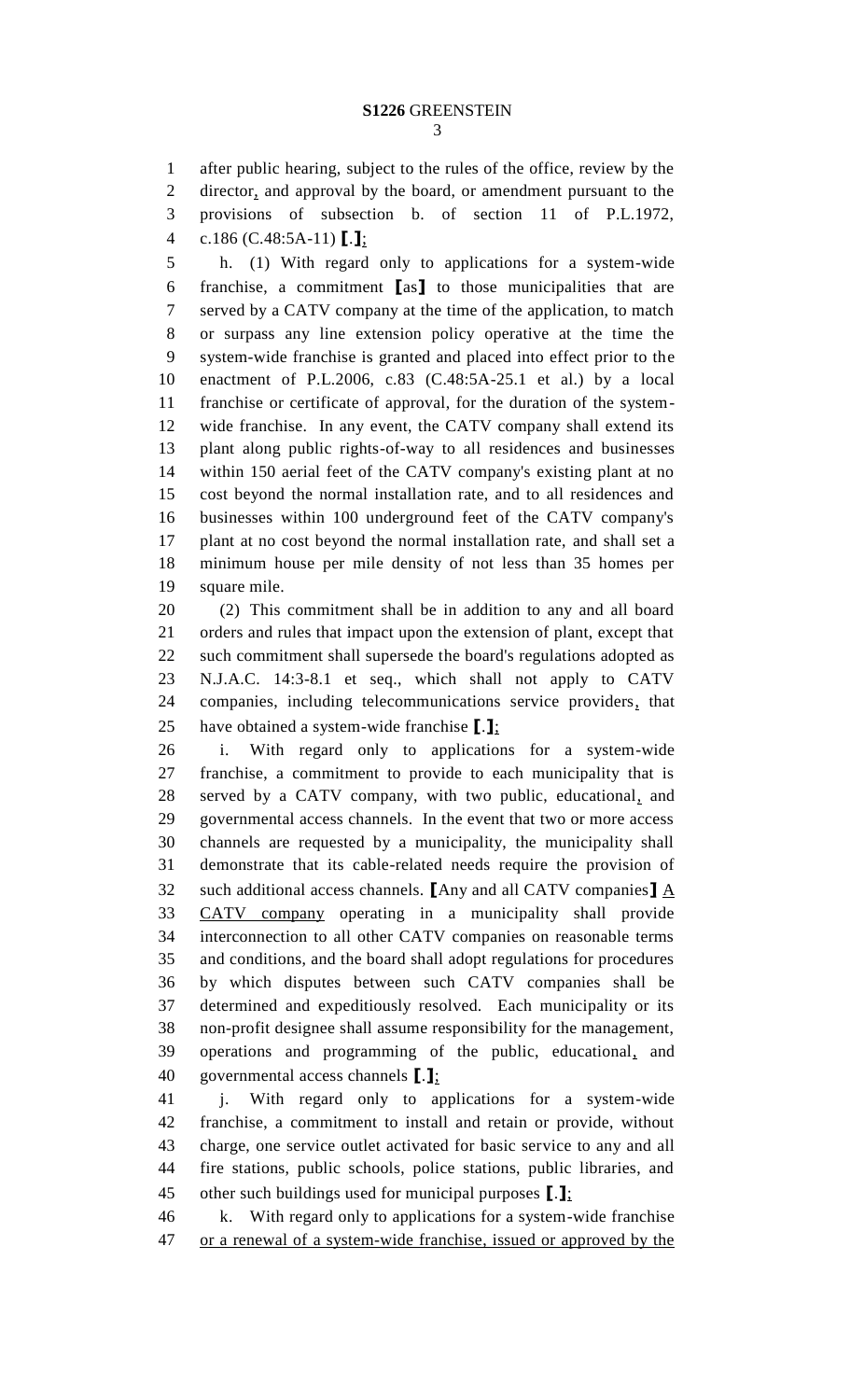1 board after the effective date of P.L., c. (C.) (pending before the Legislature as this bill), a commitment to provide free Internet service, including the provision of any routers or other equipment necessary to provide that service, without charge, through one service outlet activated for basic service to any and all fire stations, public schools, police stations, public libraries, and other such buildings used for municipal purposes **[**.**]**. The free Internet service provided to a public library shall have a business customer class Internet access bandwidth and circuit capacity proportional to the public library's needs;

 l. With regard only to applications for a system-wide franchise, a commitment to provide equipment and training for access users, without charge, on a schedule to be agreed upon between the municipality and the CATV company **[**.**]**;

 m. With regard only to applications for a system-wide franchise, a commitment to provide a return feed from any one location in the municipality, without charge, to the CATV company's headend or other location of interconnection to the cable television system for public, educational, or governmental use, which return feed, at a minimum, provides the ability for the municipality to cablecast live or taped access programming, in real time, as may be applicable, to the CATV company's customers in the municipality. No CATV company is responsible for providing a return access feed unless a municipality requests such a feed in writing. A CATV company that has interconnected with another CATV company may require the second CATV company to pay for half of the CATV company's absorbed costs for extension **[**.**]**;

 n. With regard only to applications for a system-wide franchise, a commitment to meet any consumer protection requirements applicable, pursuant to board regulations, to cable television companies operating under certificates of approval **[**.**]**; and

 o. With regard only to applications for municipal consent or a renewal of municipal consent, issued or approved by the board after 35 the effective date of P.L., c. (C.) (pending before the Legislature as this bill), a commitment to provide free Internet service, including the provision of any routers or other equipment necessary to provide that service, without charge, through one service outlet activated for basic service to at least one public library in the municipality that is the subject of the consent. The 41 free Internet service provided to a public library shall have a business customer class Internet access bandwidth and circuit 43 capacity proportional to the public library's needs.

(cf: P.L.2006, c.83, s.23)